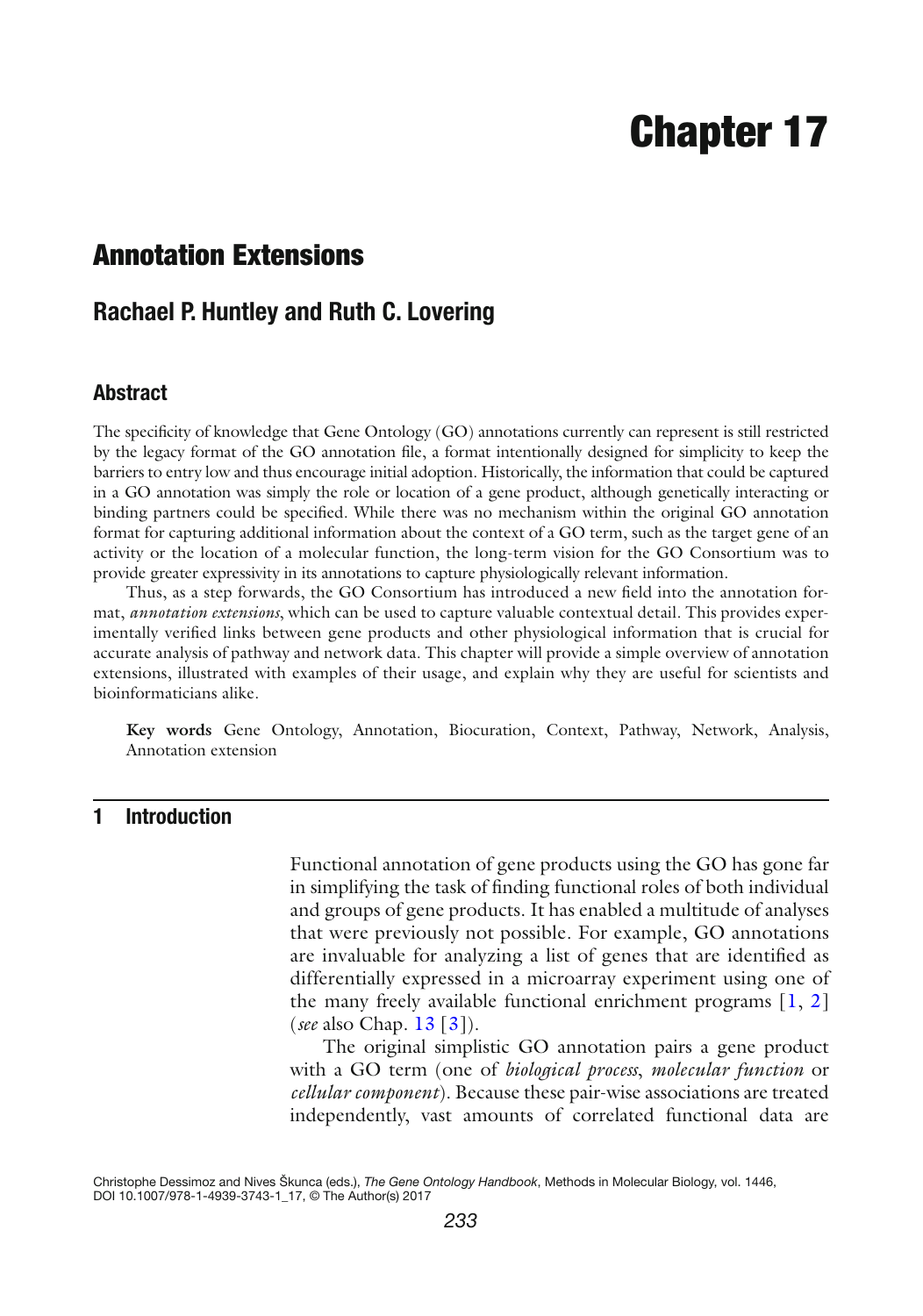omitted from the basic GO annotation and therefore inaccessible to network and pathway analyses. This contextual information is essential for understanding the physiological roles of gene products. Without contextual information bioinformatics analyses cannot identify gene products that perform a role only under certain conditions or in the presence of specific factors and therefore will present an incomplete view of the available data  $[4]$ . Specific gene products will often have different biological roles in different cells or tissues as these roles will be dependent on the available interacting partners; already tissue-specific network analyses are able to demonstrate the importance of the cellular environment. For example, Greene et al.  $[5]$  analyzed the GO and pathway annotations of the available interaction partners of the transcription factor, LEF1, in different tissue types. They demonstrated that LEF1 was significantly associated with biological processes that were relevant to each tissue type. For instance, in blood vessels the LEF1 interacting partners were associated with angiogenesis, whereas in hypothalamus they are associated with hypothalamus development.

Here we describe an incremental extension of the GO annotation format to allow more detailed statements about gene product function, which will benefit all types of functional analyses  $[5]$ .

#### **2 Extending the Core GO Annotation Model**

In practical terms, the newly introduced *annotation extensions* field enables curators to provide appropriate experimentally evidenced contextual information for manually curated annotations (extant software pipelines for electronically inferred annotations (IEA) do not yet support population of this field).

Generating a comprehensive annotation, one that includes its context, involves refining the core pair-wise association with additional relationships to other ontology classes [\[ 5](#page-10-0)]. This dynamic approach is logically equivalent to creating a new term for the subtype in the ontology, but offers advantages in terms of both flexibility and efficiency.

In essence this approach allows curators to dynamically create "virtual" terms. It enables curators to combine all of the specific terms needed to fully describe a gene product in a way that can be reproducibly, computationally interpreted. For example, "core RNA polymerase binding transcription factor in hypothalamus", associates a gene product with that activity occurring in that specific location. From the computer logic perspective this effectively has created a subclass of "core RNA polymerase binding transcription factor activity" (GO:0000990). The flexibility of expression thus supports the virtual creation of complex, compound child terms on an as-needed basis. Additionally, this approach to virtual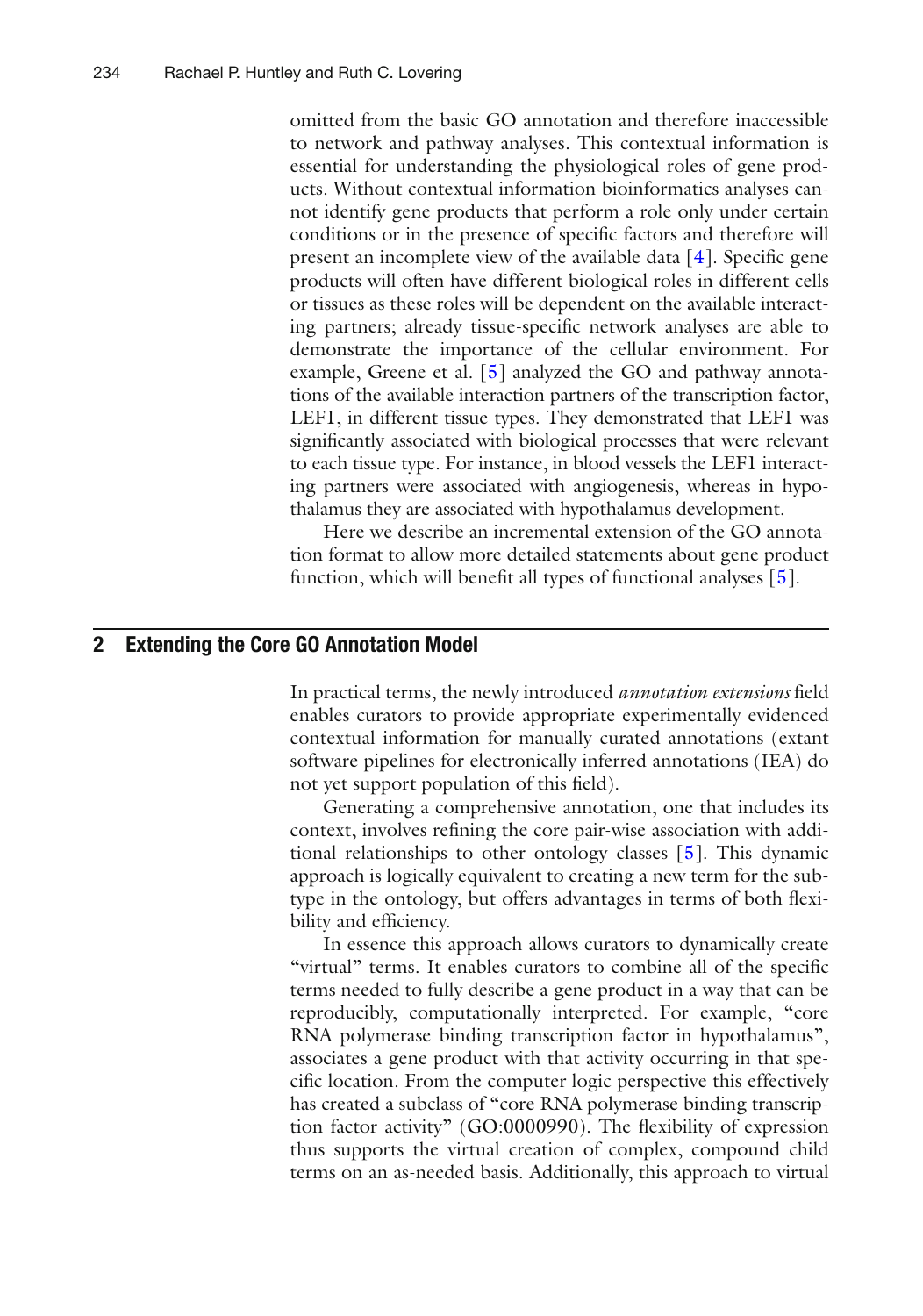term creation is immediate. Because the parent can be automatically inferred from the primary term of the association, and because the additional relationships to other terms provide the refinements needed to create a more specific term, the result is that the previously independent processes of annotating gene products and creating ontology terms are now fully integrated. The use of annotation extensions means that curators can immediately make the biological statement required without having to return to the annotation to update it only after the term is available in the ontology, thus making the overall process more efficient. As these virtual terms are not consequently added to the ontology—although they could be if required—the extended annotations can be "folded" to create the logical equivalent of a  $GO$  term  $[5]$ . The  $GO$  Consortium (GOC) is in the process of incorporating these inferred annotations into the files it provides and so this contextual information will be included by default for use by anyone, or any analysis tool, that utilizes the annotation files.

#### **3 Annotation Extension Format**

Annotation extensions refine the GO term used in the basic annotation by adding one or more relational expressions (extensions). Each extension is written as *Relation(Entity)*, where *Relation* is a label describing the relationship between the GO term and the entity, and *Entity* is an identifier for a database object or ontology term, for example *part\_of(GO:0005634),* where GO:0005634 is the Gene Ontology identifier for "nucleus".

Relations can be one of two types: "molecular relations" that are used with entities such as a gene, gene product, complex, or chemical and "contextual relations" that are used with entities such as a cell type, anatomy term, developmental stage, or a GO term.

In order to clearly define the semantics of the extensions, rules have been implemented defining what types of entity identifiers may be used with each relation. Generally, curators may only use contextual relations (e.g., where and when) with terms from the Cell Type Ontology (CL) [6], Uber Anatomy Ontology (Uberon) [7], Plant Ontology (PO) [8], nematode life stages (WBls) [9] and certain GO terms, and molecular target relations may only apply to a physical entity such as a gene product (e.g., UniProtKB [ [10](#page-10-0)] or PomBase [\[ 11](#page-10-0)]), a macromolecular complex (e.g., Intact Complex Portal  $[12]$ ), or a chemical using a ChEBI  $[13]$  identifier. Curation tools can incorporate these rules to prevent invalid annotations from being created. Table [1](#page-3-0) shows the most commonly used relations with examples of their usage.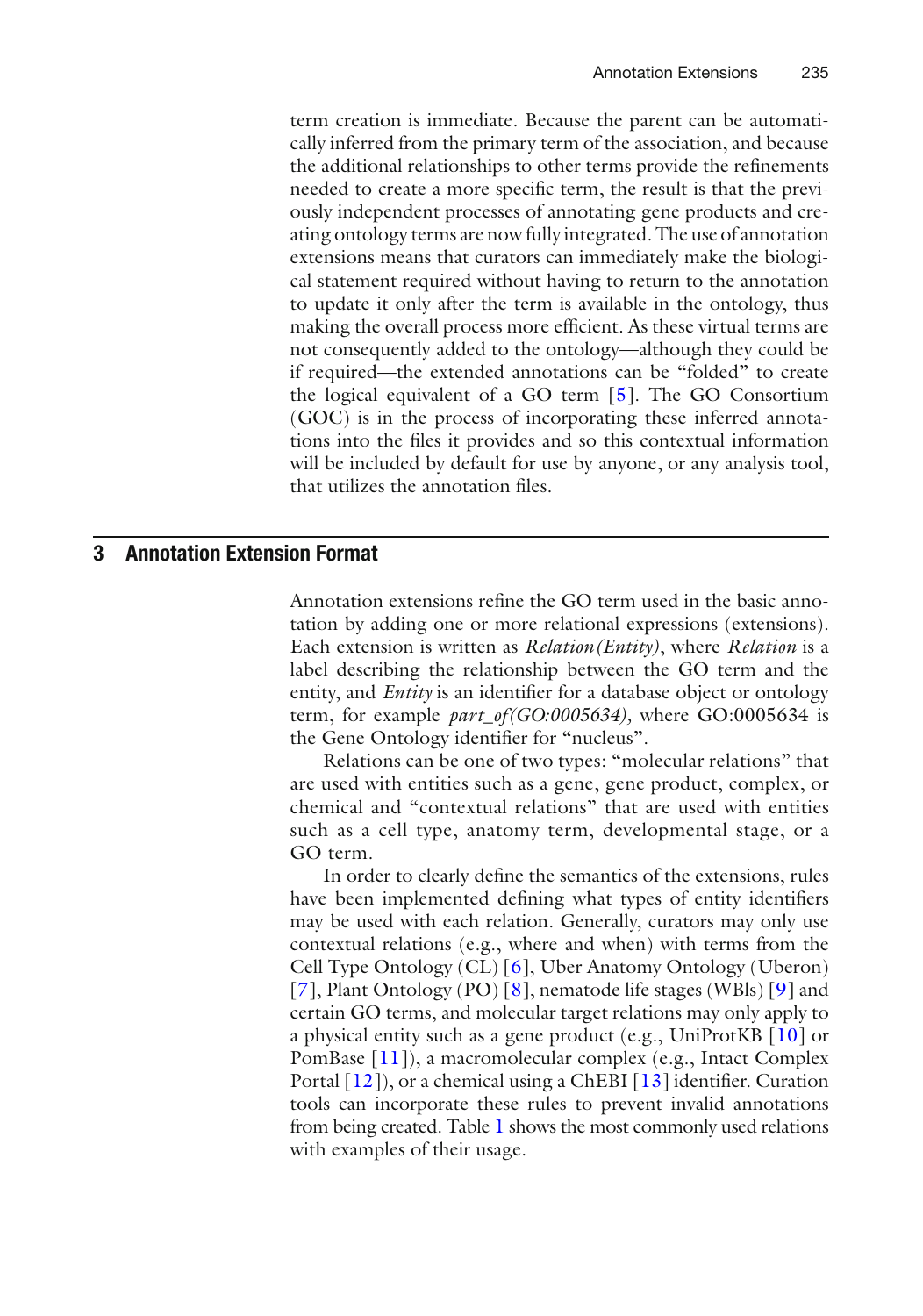<span id="page-3-0"></span> **Table 1** 

extension format.

| Contextual relationships | Example (gene product; primary GO term; annotation extension)                                                                                                                                                                                                                                                       |
|--------------------------|---------------------------------------------------------------------------------------------------------------------------------------------------------------------------------------------------------------------------------------------------------------------------------------------------------------------|
| part_of                  | C. elegans psf-1; nucleus; part_of(WBbt:0006804 body wall muscle cell)                                                                                                                                                                                                                                              |
| occurs in                | Mouse opsin-4; G-protein coupled photoreceptor activity; occurs<br>$\text{in}(\text{CL}:0000740 \text{ retinal ganglion cell})$                                                                                                                                                                                     |
| happens_during           | <i>S. pombe</i> wis4; stress-activated MAPK cascade; happens<br>during(GO:0071470 cellular response to osmotic stress)                                                                                                                                                                                              |
| Molecular relationships  | Example (gene product; primary GO term; annotation extension)                                                                                                                                                                                                                                                       |
| has_regulation_target    | Human suppressor of fused homolog SUFU; negative regulation of<br>transcription factor import into nucleus; has_regulation_<br>target(UniProtKB:P08151 zinc finger protein GLII)                                                                                                                                    |
| has_input                | S. pombe rlf2: protein localization to nucleus; has_<br>input(PomBase:SPAC26H5.0 pcf2)                                                                                                                                                                                                                              |
| has_direct_input         | Human WNK4; chloride channel inhibitor activity; has_direct_<br>input(UniProtKB:Q7LBE3 Solute carrier family 26 member 9)                                                                                                                                                                                           |
|                          | Molecular relations take an entity such as a gene, gene product, complex, or chemical as an argument;<br>contextual relations take an entity such as a cell type, anatomy term, development stage, or a GO<br>term as an argument. Entity names in italics are shown for clarity and are not part of the annotation |

|  | Most commonly used relationships for annotation extension statements and examples of their usage |  |
|--|--------------------------------------------------------------------------------------------------|--|
|--|--------------------------------------------------------------------------------------------------|--|

Reproduced from Huntley et al. [\[ 5\]](#page-10-0). Open access licence<http://creativecommons.org/licenses/by/4.0/>

#### **4 Improved Expressiveness of GO Annotations: Examples**

One means of adding value to a GO annotation, using annotation extensions, is by specifying the molecular target of an enzyme activity. The inability to add effector–target relationships has been a major limitation of the core GO annotation model, with this addition we can now begin to provide directional information that can be used for network and pathway analyses. Take as an example the annotation of human mitogen-activated protein kinaseactivated protein kinase 2 (MAPKAP-K2), which was shown to phosphorylate the CapZ-interacting protein (CapZIP) [ [14\]](#page-10-0). A basic GO annotation would describe MAPKAP-K2 as a protein serine/threonine kinase: *4.1 Targets of an Enzyme*

| Gene product: | UniProtKB:P49137 (human MAPKAP-K2)                    |
|---------------|-------------------------------------------------------|
| GO term:      | GO:0004674 (protein serine/threonine kinase activity) |
|               |                                                       |

Using an annotation extension, a curator can add more detail as follows:

|                   | Gene product: UniProtKB:P49137 (human MAPKAP-K2)      |  |  |  |  |  |
|-------------------|-------------------------------------------------------|--|--|--|--|--|
| GO term:          | GO:0004674 (protein serine/threonine kinase activity) |  |  |  |  |  |
| <b>Extension:</b> | has_direct_input(UniProtKB:Q6JBY9) (human CapZIP)     |  |  |  |  |  |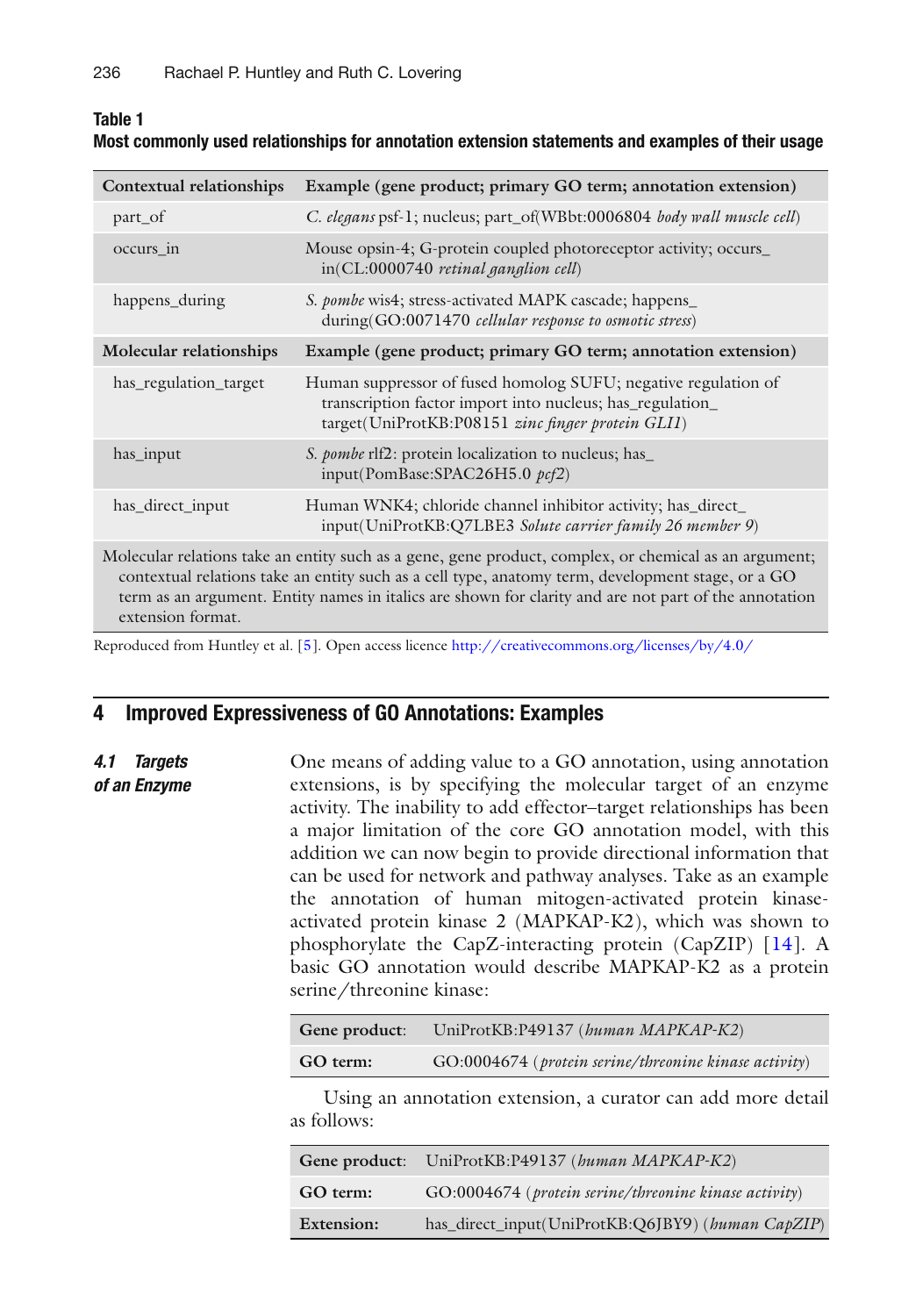N.B. phrases in italics are not part of the syntax but are added for better interpretation by the reader.

The extended GO annotation describes MAPKAP-K2 as a protein serine/threonine kinase that can phosphorylate CapZIP. This is vital information that can be utilized for linking together processes and pathways that MAPKAP-K2 and CapZIP, and any further targets of these proteins, are involved in. The rules of usage for has\_direct\_input are that the primary GO term used should be a Biological Process or Molecular Function and in this example the term used is a Molecular Function, additionally the entity used in the extension should be a gene product, macromolecular complex, or chemical and in this example it is a gene product, i.e., a protein. Note that has\_direct\_input was used here instead of has\_ input because there was evidence in the paper that MAPKAP-K2 acted directly on the substrate CapZIP, if there was a possibility of an intermediate molecule in this reaction, has\_input would have been used.

#### *4.2 Anatomical Location of a Gene Product's Function*

An annotation can be extended to specify the locational context in which a gene product performs its roles. It is important to note that we intend only to capture those locations that are physiologically relevant to the organism and not the experimental detail in which the observation was made.

The rat protein dihydrofolate reductase (Dhfr) was shown to reduce dihydrofolic acid to tetrahydrofolic acid in rat neurons [15]. From this evidence a basic GO annotation could be made as follows:

| Gene product: | UniProtKB:Q920D2 (rat Dhfr)                   |
|---------------|-----------------------------------------------|
| GO term:      | GO:0004146 (dihydrofolate reductase activity) |

By extending the annotation the curator can also specify in which cell type this activity occurs:

| Gene product:     | UniProtKB: $O920D2$ (rat Dhfr)                |
|-------------------|-----------------------------------------------|
| GO term:          | GO:0004146 (dihydrofolate reductase activity) |
| <b>Extension:</b> | $occurs_in(CL:0000540)$ ( <i>neuron</i> )     |
|                   |                                               |

This annotation now provides the physiologically relevant information that Dhfr is active in neurons. The rules for occurs\_in are that the primary GO term used must be a Biological Process or Molecular Function (in this example it is a Molecular Function); additionally the entity in the extension must be a cell type, anatomical feature, or GO Cellular Component (in this example it is an identifier from the Cell Type Ontology).

A gene product's annotation may be made more specific by including the appropriate developmental stage. An example is the location of the *C. elegans* PAXT-1 protein, which is located in the nucleus during the embryo stage  $[16]$ . Using the basic GO annotation format, a curator might indicate that PAXT-1 is located in the nucleus: *4.3 Timing-Specifi c Location of a Gene Product*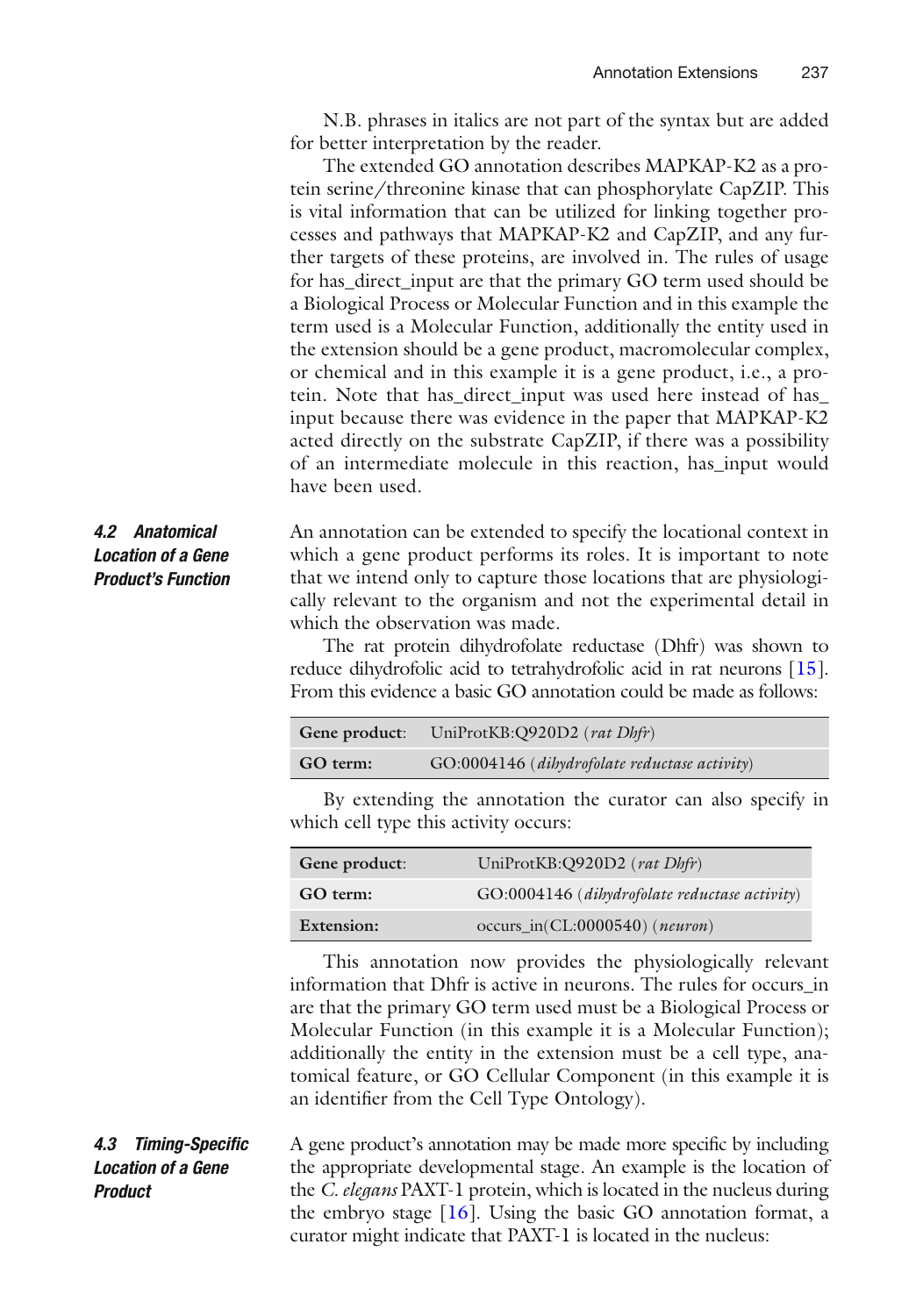| Gene product: | UniProtKB:Q21738 (C. elegans PAXT-1) |
|---------------|--------------------------------------|
| GO term:      | GO:0005634 ( <i>nucleus</i> )        |

By extending the annotation the curator can also specify when this localization occurs:

| Gene product: | UniProtKB:Q21738 (C. elegans PAXT-1)          |
|---------------|-----------------------------------------------|
| GO term:      | GO:0005634 ( <i>nucleus</i> )                 |
| Extension:    | exists_during(WBls:0000003) $(\text{embryo})$ |
|               |                                               |

This annotation means that PAXT-1 is located in the nucleus during the *C. elegans* embryo stage. The rules for exists\_during are that the primary GO term used should be a Cellular Component and the entity in the extension should be a developmental stage or a GO Biological Process, in this case the entity is from the *C. elegans* life stage ontology.

If several contextual statements can be made for the gene product, it is possible to combine relational expressions to make even more complex statements. Relational expressions can be separated by commas "," (meaning AND) or by pipes, "|" (meaning OR), depending on whether the conditions in the statement are cooccurring (AND) or independent (OR). *4.4 Multiple Relational Expressions*

The human microRNA miR-145 provides an example of the application of multiple annotation extensions. MiR-145 was shown to directly bind and silence the POU5F1 transcription factor, among others, causing inhibition of embryonic stem cell division [17]. This evidence could therefore be represented by two basic GO annotations as follows:

|          | Gene product: RNACentral:URS0000527F89_9606 (human miR-145)                 |
|----------|-----------------------------------------------------------------------------|
| GO term: | GO:1903231 (mRNA binding involved in<br>posttranscriptional gene silencing) |
|          | Gene product: RNACentral:URS0000527F89_9606 (human miR-145)                 |
| GO term: | GO:1904676 (negative regulation of somatic stem cell<br>division)           |

Using relational expressions, separated by commas, we can make one extended annotation as follows:

|            | Gene product: RNACentral:URS0000527F89_9606 (human miR-145)                                                                                                                           |
|------------|---------------------------------------------------------------------------------------------------------------------------------------------------------------------------------------|
| GO term:   | GO:1903231 (mRNA binding involved in<br>posttranscriptional gene silencing)                                                                                                           |
| Extension: | has_direct_input(Ensembl:ENSG00000204531),<br>occurs_in(CL:0002322), part_of(GO:1904676)<br>(human POU5F1, embryonic stem cell, negative<br>regulation of somatic stem cell division) |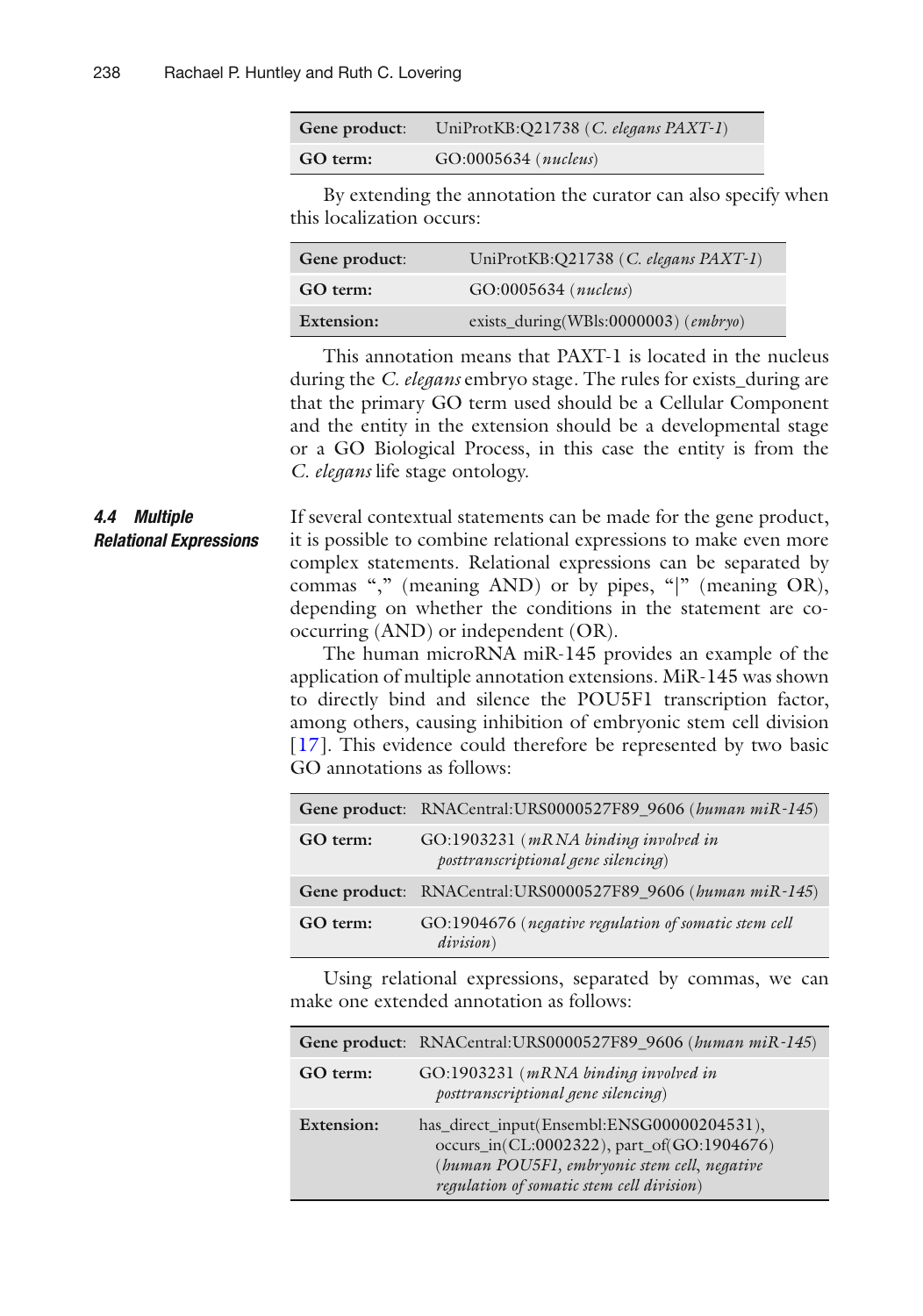The extended annotation signifies that miR-145 directly binds and silences POU5F1 mRNA expression as part of the inhibition of somatic stem cell division of embryonic stem cells. Again, this contextual information will be essential information when analyzing the physiological relevance of the role of a gene product in a pathway.

Although the use of a pipe (|) to indicate independent contextual statements does not provide any additional expressivity to the statements already made, it allows a curator to capture several statements from the same evidence within a paper. An example is when specifying the multiple substrates of an enzyme—the enzyme may act on each of the substrates independently, but not all at the same time; therefore, the substrates can be listed in the extension separated by pipe symbols:

| Gene product:     | UniProtKB:O14522 (human PTPRT)                                                                             |
|-------------------|------------------------------------------------------------------------------------------------------------|
| GO term:          | GO:0004725 (protein tyrosine phosphatase activity)                                                         |
| <b>Extension:</b> | has_direct_input(UniProtKB:P12830)  <br>has_direct_input(UniProtKB:O60716)<br>$(E\text{-}cadherin CTNNDI)$ |

This annotation indicates that the receptor protein tyrosine phosphatase rho (PTPRT) dephosphorylates E-cadherin and CTNND1, but not necessarily both simultaneously. It would be equally correct to create two separate annotations each with a single substrate in the extension.

#### **5 Practical Use of Extended Annotations**

There are likely to be many use cases for extended annotations even some we have not yet envisioned. Users will be able to perform more advanced queries with the available functional data; such as filtering on the subcellular, cellular or anatomical locations in which a gene product performs its roles, or which genes a transcription factor regulates in a specified cell type. Annotation extensions can also help create functional networks through the use of directional relationships such as has\_input and has\_direct\_input, which allow specification of the target of an effector, for example in a signaling pathway or the substrates of a metabolic enzyme activity.

Without contextual detail, bioinformatics analyses of gene products involved in a specified process cannot distinguish, for example, between those gene products that are active only in a particular cell type and those that are inactive or absent from that cell type, therefore creating a bias in the interpretation of the data. With extended annotations any differences in the active components of a process or pathway between various cell or tissue types can be determined.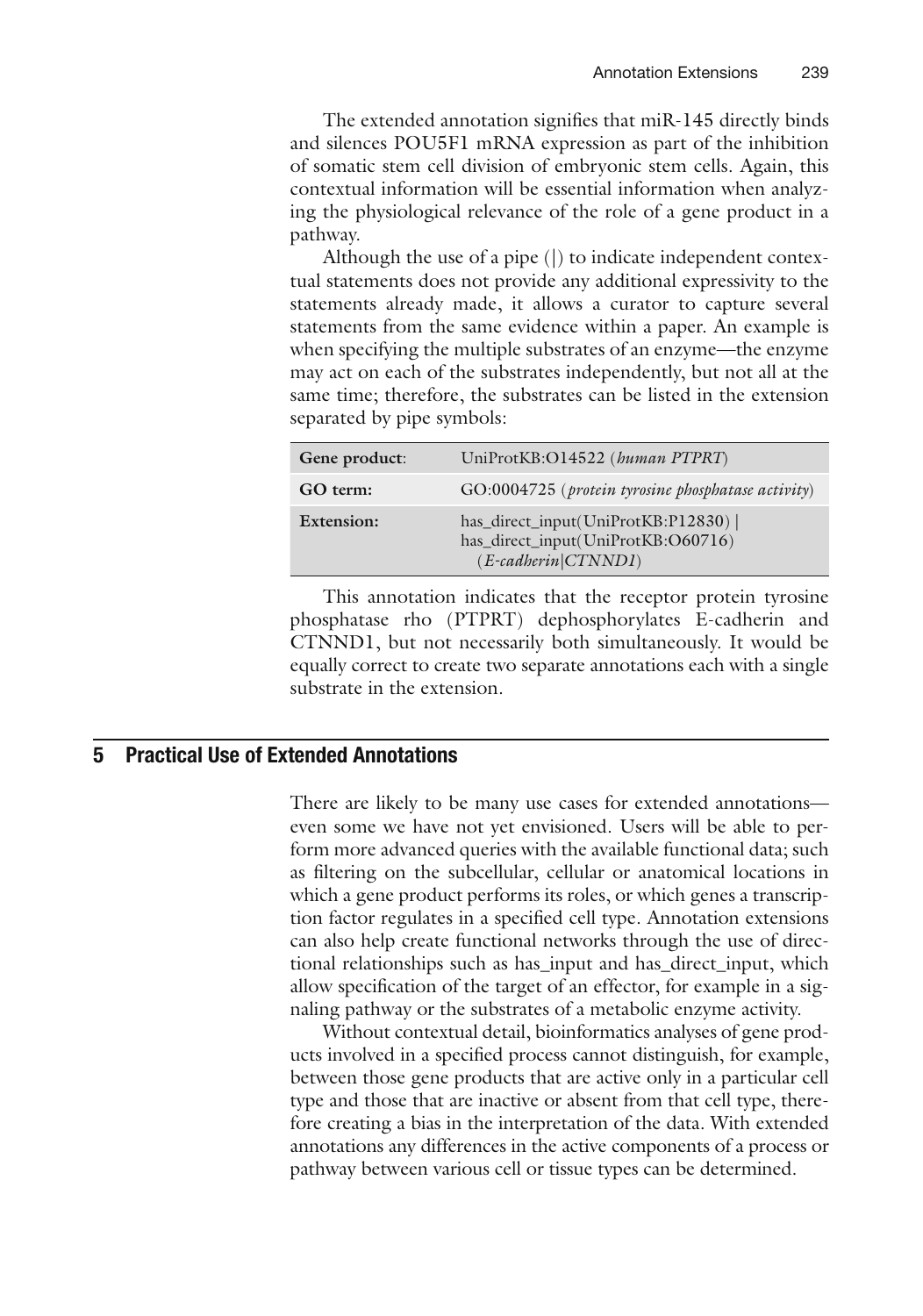Extended annotations are available for download in the current GO annotation files, both in the GAF2.0 format (column 16; http://www.geneontology.org/GO.format.gaf-2\_0.shtml) and in the Gene Product Association Data format (GPAD column 11; [http://www.geneontology.org/GO.format.gpad.shtml](http://www.geneontology.org/GO.format.gpad.shtml#pmc_ext) ). These files can be accessed from the GOC website (http://geneontol[ogy.org/GO.downloads.annotations.shtml](http://geneontology.org/GO.downloads.annotations.shtml) ) and the GOA website ( [http://www.ebi.ac.uk/GOA/downloads \)](http://www.ebi.ac.uk/GOA/downloads). *5.1 Access*

> Extended annotations can be accessed on the web via the GO browsers QuickGO ([18]; www.ebi.ac.uk/QuickGO-Beta) and AmiGO 2 ([19]; <http://amigo.geneontology.org/amigo/>). Both browsers allow users to filter annotation sets based on the contents of the annotation extension. The display of extended annotations may be different depending on the resource (Fig. 1), but the GO annotation files display the plain text extension since this is more compatible for computational analysis ( *see* also Chap. [11](http://dx.doi.org/10.1007/978-1-4939-3743-1_11)[ [20](#page-10-0)]). Any questions on how to access or use extended annotations should be directed to the GOC helpdesk (http://geneontology.org/form/contact-go).

The addition of extended annotations to Gene Ontology datasets enables users to perform sophisticated queries. This exercise will demonstrate how to build such a query in the GOC browser *5.2 Exercise*

| a                             |                  |                                                                             |                                                                                                                                                          |                                                                                 |                         |                                                       |                        |                                          |                                      |                               |                                 |          |
|-------------------------------|------------------|-----------------------------------------------------------------------------|----------------------------------------------------------------------------------------------------------------------------------------------------------|---------------------------------------------------------------------------------|-------------------------|-------------------------------------------------------|------------------------|------------------------------------------|--------------------------------------|-------------------------------|---------------------------------|----------|
| Gene<br><b>Product</b><br>ID. |                  |                                                                             | Symbol Qualifier GO Identifier                                                                                                                           | <b>GO Term Name</b>                                                             |                         | <b>Aspect Evidence</b>                                | <b>Reference</b>       | With                                     |                                      | <b>Taxon Assigned By</b>      | <b>Annotation Extension</b>     |          |
| Q5S007                        | LRRK2            | enables                                                                     | GO:0000149                                                                                                                                               | <b>SNARE binding</b>                                                            | F                       | ECO:0000353 (IPI)                                     |                        | PMID:21307259 UniProtKB:P46460           | 9606                                 | ParkinsonsUK-UCL              | e occurs_in<br>UBERON:0000955   |          |
| Q5S007                        | LRRK2            | enables                                                                     | <b>留 GO:0001948</b>                                                                                                                                      | glycoprotein binding F                                                          |                         | ECO:0000353 (IPI)                                     |                        | PMID:21307259 UniProtKB:Q9JIS5           | 9606                                 | ParkinsonsUK-UCL @ occurs_in  | UBERON:0000955                  |          |
| b                             |                  |                                                                             |                                                                                                                                                          |                                                                                 |                         |                                                       |                        |                                          |                                      |                               |                                 |          |
|                               |                  |                                                                             |                                                                                                                                                          | Gene/product Gene/product name Qualifier Direct annotation                      | Annotation<br>extension | Assigned by                                           | Evidence<br>Taxon      | <b>Evidence with</b>                     |                                      | <b>PANTHER family Isoform</b> | Reference                       | Date     |
| <b>LRRK2</b>                  |                  | Leucine-rich repeat<br>serine/threonine-<br>protein kinase 2                |                                                                                                                                                          | <b>SNARE binding</b>                                                            | occurs in brain         | ParkinsonsUK-UCL                                      | IPI<br>Homo<br>sapiens | UniProtKB:P46460                         | leucine-rich<br>protein<br>pthr23155 | repeat-containing             | PMID:21307259                   | 20140513 |
| <b>LRRK2</b>                  |                  | Leucine-rich repeat<br>serine/threonine-<br>protein kinase 2                |                                                                                                                                                          |                                                                                 |                         | glycoprotein binding occurs in brain ParkinsonsUK-UCL | IPI<br>Homo<br>sapiens | UniProtKB:Q9JIS5                         | leucine-rich<br>protein<br>pthr23155 | repeat-containing             | PMID:21307259                   | 20140513 |
| с                             |                  | <b>PamBase</b>                                                              |                                                                                                                                                          |                                                                                 |                         |                                                       |                        |                                          |                                      | a e coc2 <sup>+</sup>         | Search                          |          |
|                               |                  | The scientific resource for fission yeast<br><b>- GO Molecular Function</b> |                                                                                                                                                          |                                                                                 |                         |                                                       | Home Find<br>Tools     | Submit Downloads Genome Status Community |                                      |                               | About Help                      |          |
|                               | Summary O        |                                                                             |                                                                                                                                                          |                                                                                 |                         |                                                       |                        |                                          |                                      |                               | <b>Ontology Graph</b>           |          |
|                               | <b>Term Name</b> |                                                                             |                                                                                                                                                          |                                                                                 |                         |                                                       |                        |                                          |                                      |                               | Report an error   Help<br>Count |          |
| $+$ ATP binding               |                  |                                                                             |                                                                                                                                                          |                                                                                 |                         |                                                       |                        |                                          |                                      |                               | 558                             |          |
|                               |                  | + cyclin-dependent protein kinase activity                                  |                                                                                                                                                          |                                                                                 |                         |                                                       |                        |                                          |                                      |                               | $\mathbf{9}$                    |          |
|                               |                  | · has substrate srw1, byr4                                                  | + cyclin-dependent protein serine/threonine kinase activity<br>· in presence of cig2, has substrate cdc18<br>· in presence of cdc13, has substrate cdc18 | . part of regulation of APC-fizzy related complex activity, has substrate srw1. |                         |                                                       |                        |                                          |                                      |                               | R                               |          |

**Fig. 1** Display of extended annotations in (a) the beta version of the EBI GO browser QuickGO, (b) AmiGO 2, and ( **c** ) PomBase [\(http://www.pombase.org/](http://www.pombase.org/))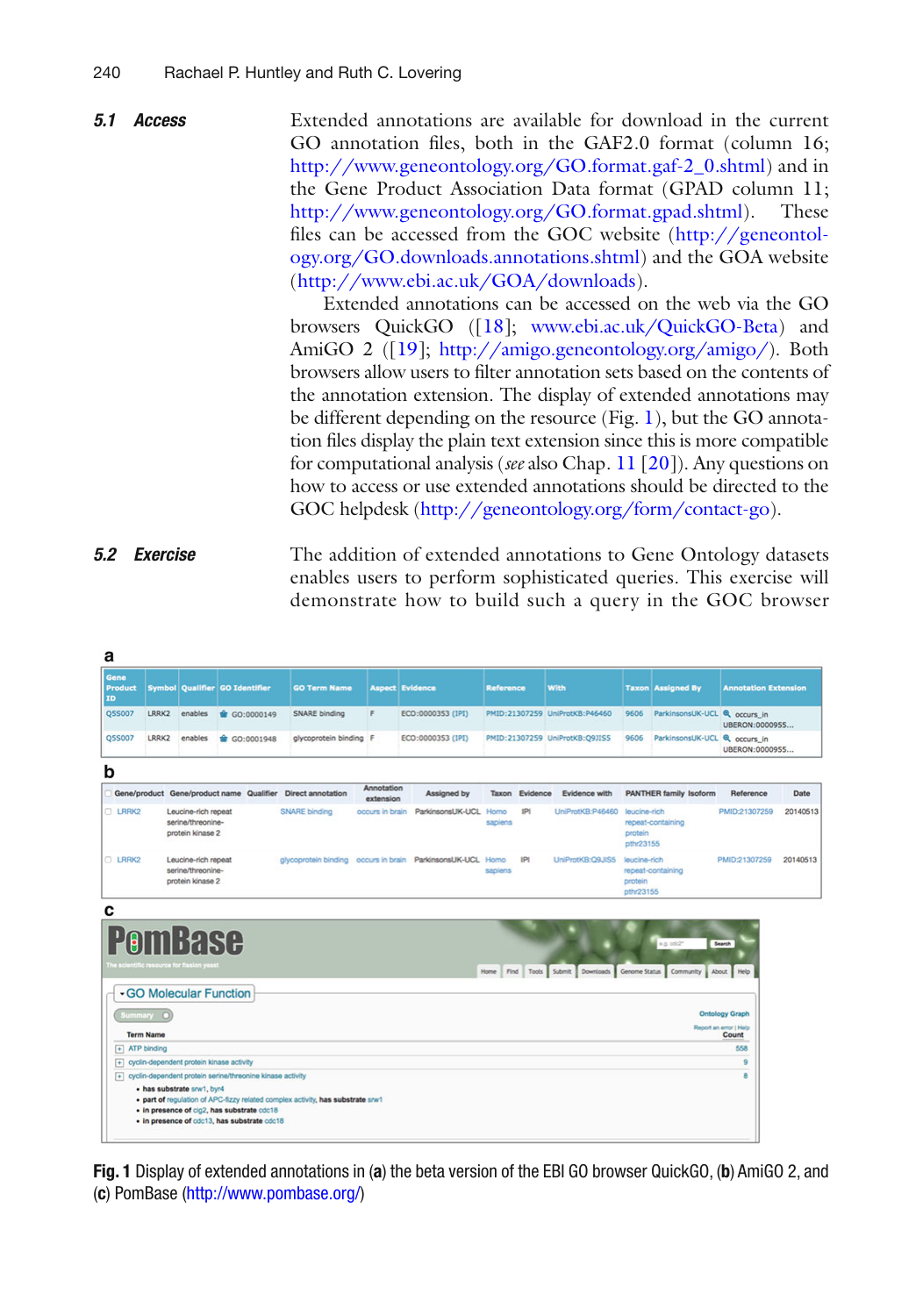AmiGO 2, namely, to provide all of the gene products from *S. pombe* that are located in the spindle midzone during mitotic anaphase.

- 1. Open the AmiGO 2 browser (http://amigo.geneontology.  $org/amigo/$ ).
- 2. Click on the Advanced Search button and select "Annotations" from the drop-down list.
- 3. In the free-text filtering box on the left (Fig.  $2a$ ) type in GO:0051233, the GO identifier for the Cellular Component term "spindle midzone".
- 4. Now open the Taxon menu on the left and click on the "more" button at the bottom. A pop-up menu will open, in the top filter box start typing "pombe"--"Schizosaccharomyces pombe" should be the only option that appears. Click on the + next to the species name to add this to the filter.
- 5. Now open the Annotation Extension menu on the left and click on the + button next to the term "mitotic anaphase" to add this to the filter.
- 6. AmiGO 2 will display all of the annotations that use the "mitotic anaphase" term (or one of its child terms) in the annotation extension of a primary annotation to "spindle midzone" (or one of its child terms) (Fig. 2b).

|                                                                             | Free-text filtering       |                                                 | $\overline{\mathsf{x}}$                  |                                                     |               |                              |            |                  |                          |         |                        |      |
|-----------------------------------------------------------------------------|---------------------------|-------------------------------------------------|------------------------------------------|-----------------------------------------------------|---------------|------------------------------|------------|------------------|--------------------------|---------|------------------------|------|
|                                                                             | GO:0051233                |                                                 |                                          |                                                     |               |                              |            |                  |                          |         |                        |      |
|                                                                             |                           | Your search is pinned to these filters          |                                          |                                                     |               |                              |            |                  |                          |         |                        |      |
| $\rightarrow$                                                               |                           | document_category: annotation                   |                                          |                                                     |               |                              |            |                  |                          |         |                        |      |
|                                                                             |                           | <b>User filters</b>                             | $\pmb{\mathsf{x}}$                       |                                                     |               |                              |            |                  |                          |         |                        |      |
| $\ddot{}$                                                                   | mitotic anaphase          | annotation_extension_class_closure_label:       | $\overline{\mathbf{x}}$                  |                                                     |               |                              |            |                  |                          |         |                        |      |
|                                                                             | pombe                     | taxon_closure_label: Schizosaccharomyces        | $\overline{\mathbf{x}}$                  |                                                     |               |                              |            |                  |                          |         |                        |      |
| b                                                                           |                           |                                                 |                                          |                                                     |               |                              |            |                  |                          |         |                        |      |
| 14                                                                          | Total: 7; showing 1-7     | Results count 10<br>B                           |                                          |                                                     |               |                              |            |                  |                          |         |                        |      |
|                                                                             | k ><br>64<br>Gene/product | ,<br>$\bullet$<br>Gene/product name             | <b>Direct</b><br>Qualifier<br>annotation | Annotation extension                                | Assigned      | Taxon                        | Evidence   | Evidence<br>with | <b>PANTHER</b><br>family | Isoform | Reference              | Date |
|                                                                             |                           | aurora-B kinase Ark1                            | spindle midzone                          | exists during mitotic<br>anaphase                   | by<br>PomBase | Schizosaccharomyces<br>pombe | <b>IDA</b> |                  |                          |         | PMID:11792803 20041203 |      |
|                                                                             |                           | kinesin-like protein Kip9                       |                                          | spindle midzone exists during mitotic<br>anaphase B | PomBase       | Schizosaccharomyces<br>pombe | <b>IDA</b> |                  |                          |         | PMID:19686686 20090820 |      |
|                                                                             |                           | CLASP family microtubule-<br>associated protein |                                          | spindle midzone exists_during mitotic<br>anaphase   | PomBase       | Schizosaccharomyces<br>pombe | <b>IDA</b> |                  |                          |         | PMID:16951255 20070205 |      |
|                                                                             |                           | survivin, Bir1                                  |                                          | spindle midzone exists_during mitotic<br>anaphase A | PomBase       | Schizosaccharomyces<br>pombe | <b>IDA</b> |                  |                          |         | PMID:11861551 20041203 |      |
|                                                                             |                           | survivin, Bir1                                  |                                          | spindle midzone exists during mitotic<br>anaphase B | PomBase       | Schizosaccharomyces<br>pombe | <b>IDA</b> |                  |                          |         | PMID:16824200 20140513 |      |
| □ ark1<br>$\Box$ klp9<br>$p_{eq}$<br>$\Box$ birt<br>$\Box$ birt<br>$n$ nbi1 |                           | Borealin homolog Nbl1                           |                                          | spindle midzone exists during mitotic<br>anaphase   | PomBase       | Schizosaccharomyces<br>pombe | <b>IDA</b> |                  |                          |         | PMID:19570910 20090707 |      |

 **Fig. 2** Finding annotations in AmiGO 2 based on annotation extension data. ( **a** ) Filters applied in the AmiGO 2 browser: GO:ID (GO:0051233 "spindle midzone"), annotation extension (mitotic anaphase), taxon (Schizosaccharomyces pombe). (**b**) Results of the search using the filters applied in (a). Six unique gene products are located to the spindle midzone during mitotic anaphase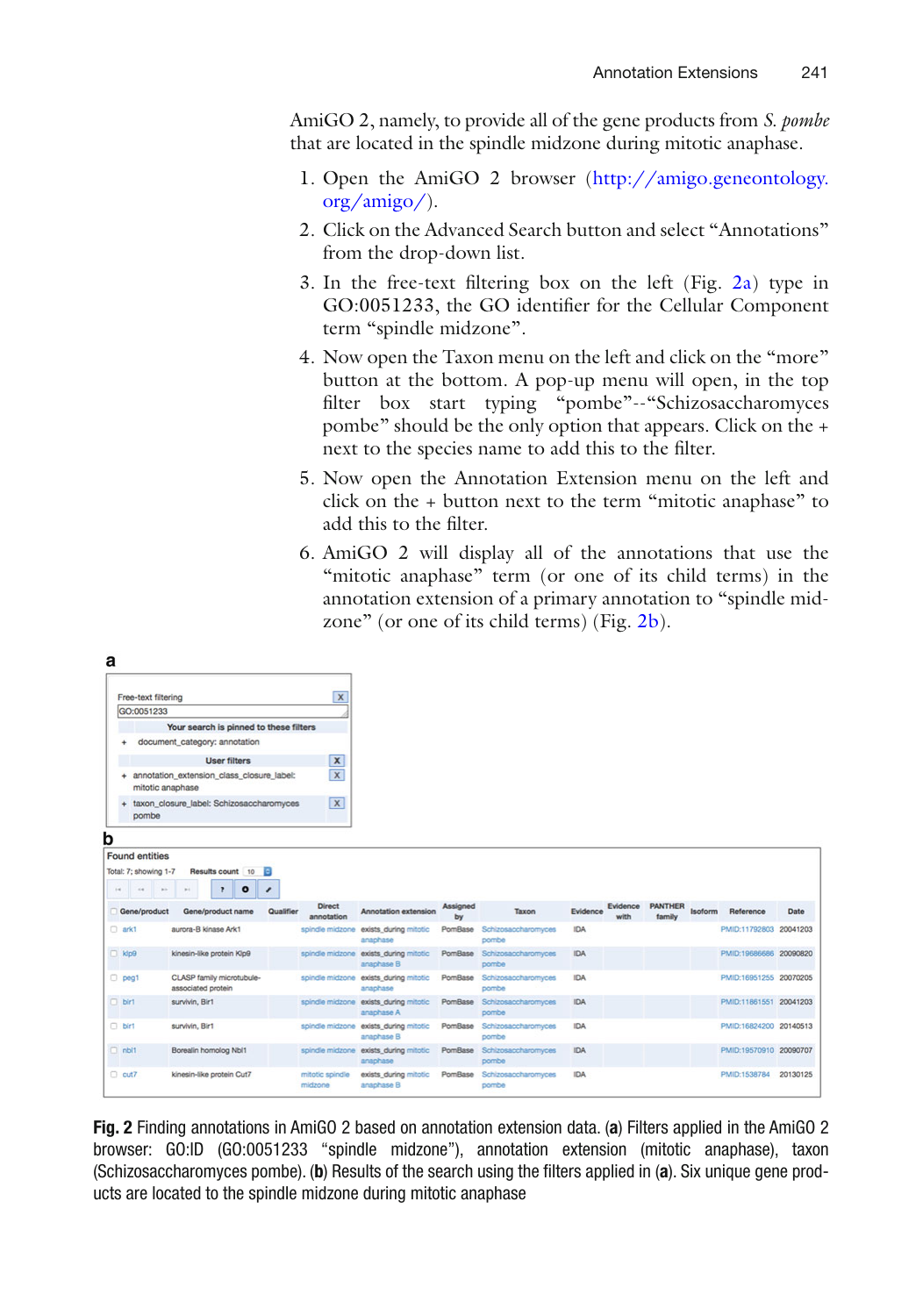#### <span id="page-9-0"></span>**6 Summary**

The Gene Ontology has proven a vital resource for researchers, enabling them to easily find and use functional data. GO is continually evolving to reflect both accumulating biological knowledge and the computational techniques that researchers need for analysis of a list of gene products. One of the major limitations of using the original simple GO functional annotation has been the lack of contextual information linking together gene products and the roles and pathways they are involved in  $[4]$ . Inclusion of this type of data within GO annotations can advance pathway and network analyses substantially, allowing more sophisticated queries and analyses to be performed.

As with all other aspects of GO, annotation extensions continue to evolve—through discussion involving all GOC members and the community—to allow representation and ultimately simple access to a wide variety of contextual data.

**Funding** Open Access charges were funded by the University College London Library, the Swiss Institute of Bioinformatics, the Agassiz Foundation, and the Foundation for the University of Lausanne.

**Open Access** This chapter is distributed under the terms of the Creative Commons Attribution 4.0 International License [\( http://](http://creativecommons.org/licenses/by/4.0/) [creativecommons.org/licenses/by/4.0/](http://creativecommons.org/licenses/by/4.0/) [\)](http://creativecommons.org/licenses/by/4.0/), which permits use, duplication, adaptation, distribution and reproduction in any medium or format, as long as you give appropriate credit to the original author(s) and the source, a link is provided to the Creative Commons license and any changes made are indicated.

The images or other third party material in this chapter are included in the work's Creative Commons license, unless indicated otherwise in the credit line; if such material is not included in the work's Creative Commons license and the respective action is not permitted by statutory regulation, users will need to obtain permission from the license holder to duplicate, adapt or reproduce the material.

#### **References**

- 1. Khatri P, Drăghici S (2005) Ontological analysis of gene expression data: current tools, limitations, and open problems. Bioinformatics 21:3587–3595. doi: [10.1093/bioinformatics/](http://dx.doi.org/10.1093/bioinformatics/bti565) [bti565](http://dx.doi.org/10.1093/bioinformatics/bti565)
- 2. Schmidt A, Forne I, Imhof A (2014) Bioinformatic analysis of proteomics data. BMC Syst Biol 8(Suppl 2):S3. doi[: 10.1186/1752-0509-8-S2-S3](http://dx.doi.org/10.1186/1752-0509-8-S2-S3)
- 3. Bauer S (2016) Gene-category analysis. In: Dessimoz C, Škunca N (eds) The gene ontology handbook. Methods in molecular biology, vol 1446. Humana Press. Chapter 13
- 4. Khatri P, Sirota M, Butte AJ (2012) Ten years of pathway analysis: current approaches and outstanding challenges. PLoS Comput Biol 8:e1002375. doi:10.1371/journal. [pcbi.1002375](http://dx.doi.org/10.1371/journal.pcbi.1002375)